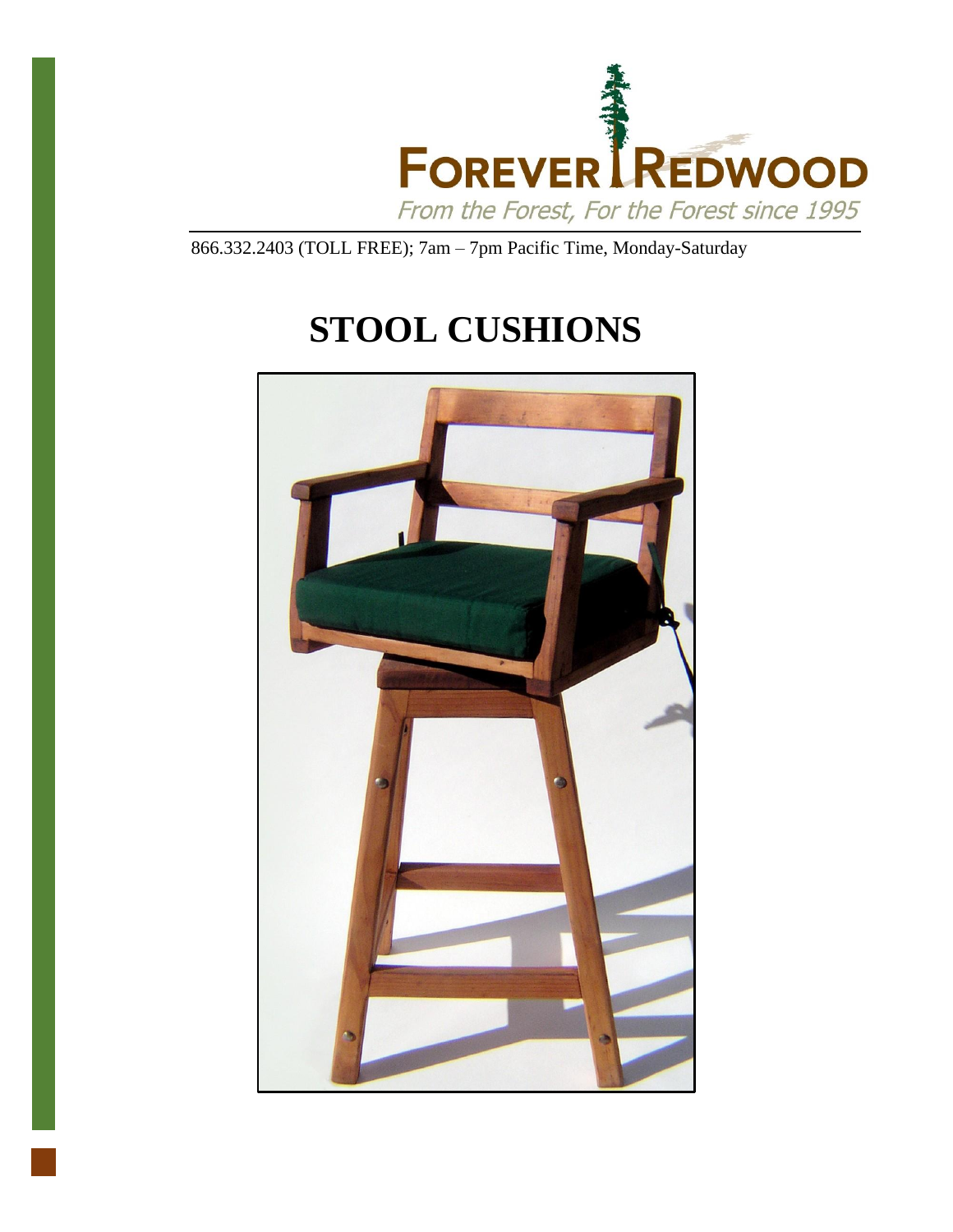## **CONTENT**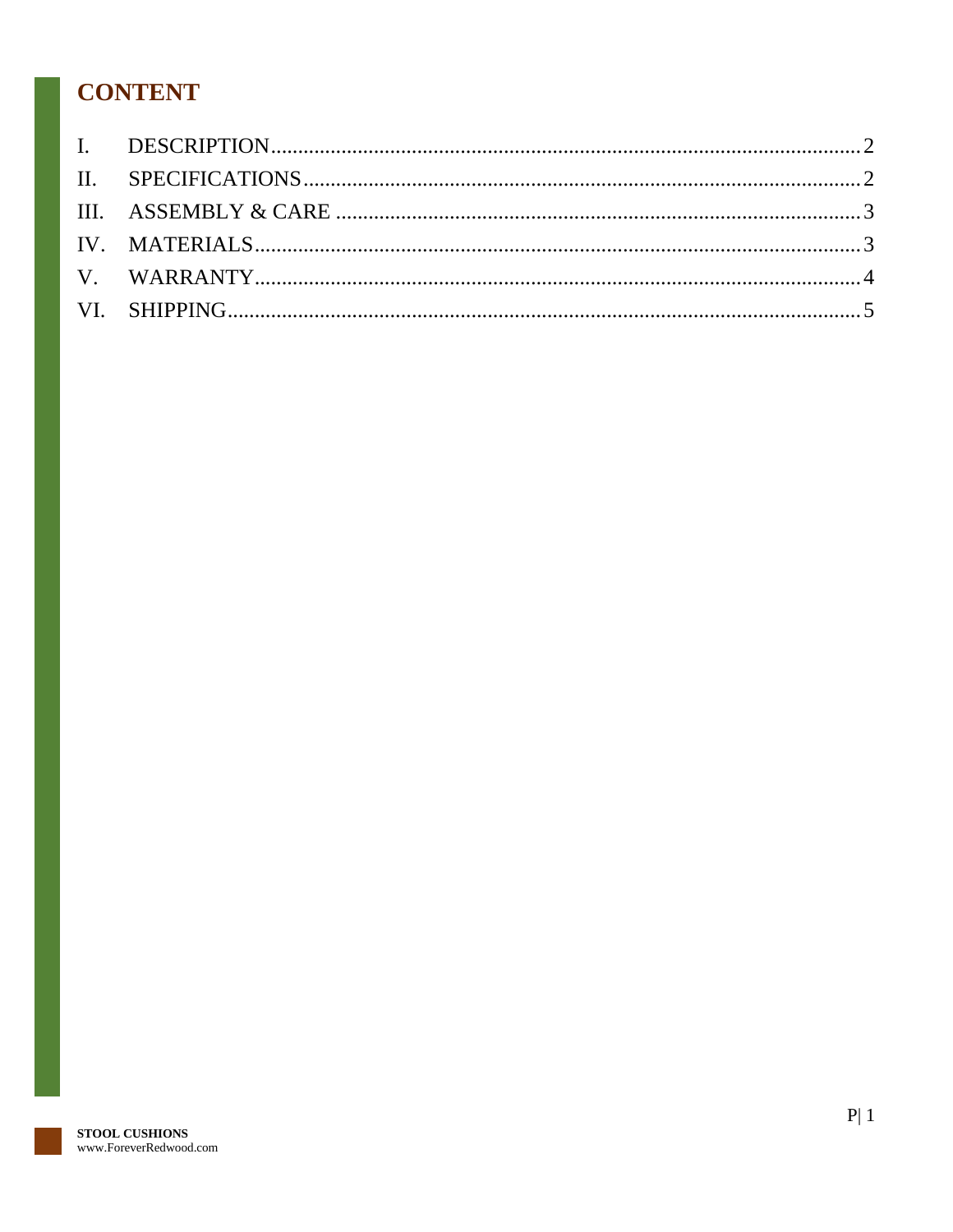#### <span id="page-2-0"></span>**I. DESCRIPTION**

**Add some color and comfort to your stools with a custom stool cushion. You can select from a wide variety of colors and styles.**

- **Quality:** Machine washable and fade resistant. All cushions are made from **[Sunbrella](http://www.outdoorfabriccentral.com/)** fabrics and are sewn with a built in zipper to make washing them a snap.
- **Customize:** Select from a wide array of fabrics at **[Sunbrella](http://www.outdoorfabriccentral.com/)** or use our standard Forest Green color. Under **More Options** select **Custom Cushion Color**, and note any custom color choices (name and number of fabric) in the **Order Comment** box.
- **Note:** Option to order a cushion is available with the purchase of most benches or chairs.

#### <span id="page-2-1"></span>**II. SPECIFICATIONS**

If you'd like a cushion for your chairs, please indicate this in the Advanced Options section. Standard cushions come in forest green however you also have the option to visit [Trivantage](https://www.trivantage.com/fabric-upholstery) to choose from the hundreds of outdoor fabrics they have for your cushion.



The most popular fabric choice over the years is the Forest Green. For this reason, we've made it our default fabric choice for all cushions. If you'd like a cushion in a color or pattern other than Forest Green, you can choose from thousands of fabrics by visiting our Sunbrella fabric partner Trivantage Upholstery Fabric at: [https://www.trivantage.com/fabric-upholstery.](https://www.trivantage.com/fabric-upholstery)

Just write the name and number of the fabric you'd like us to use to make your cushion in the comment box below the cushion selection. Most Sunbrella fabrics are under \$30/yard and are included in the cushion price. If you prefer a premium fabric over \$30/yard, the cost over \$30/yard will be manually added to your order total.

Trivantage fabric is made to sit out in the sun and not fade or fall apart for years. It's machine washable. Each cushion has a zipper so you can remove the foam and wash the fabric.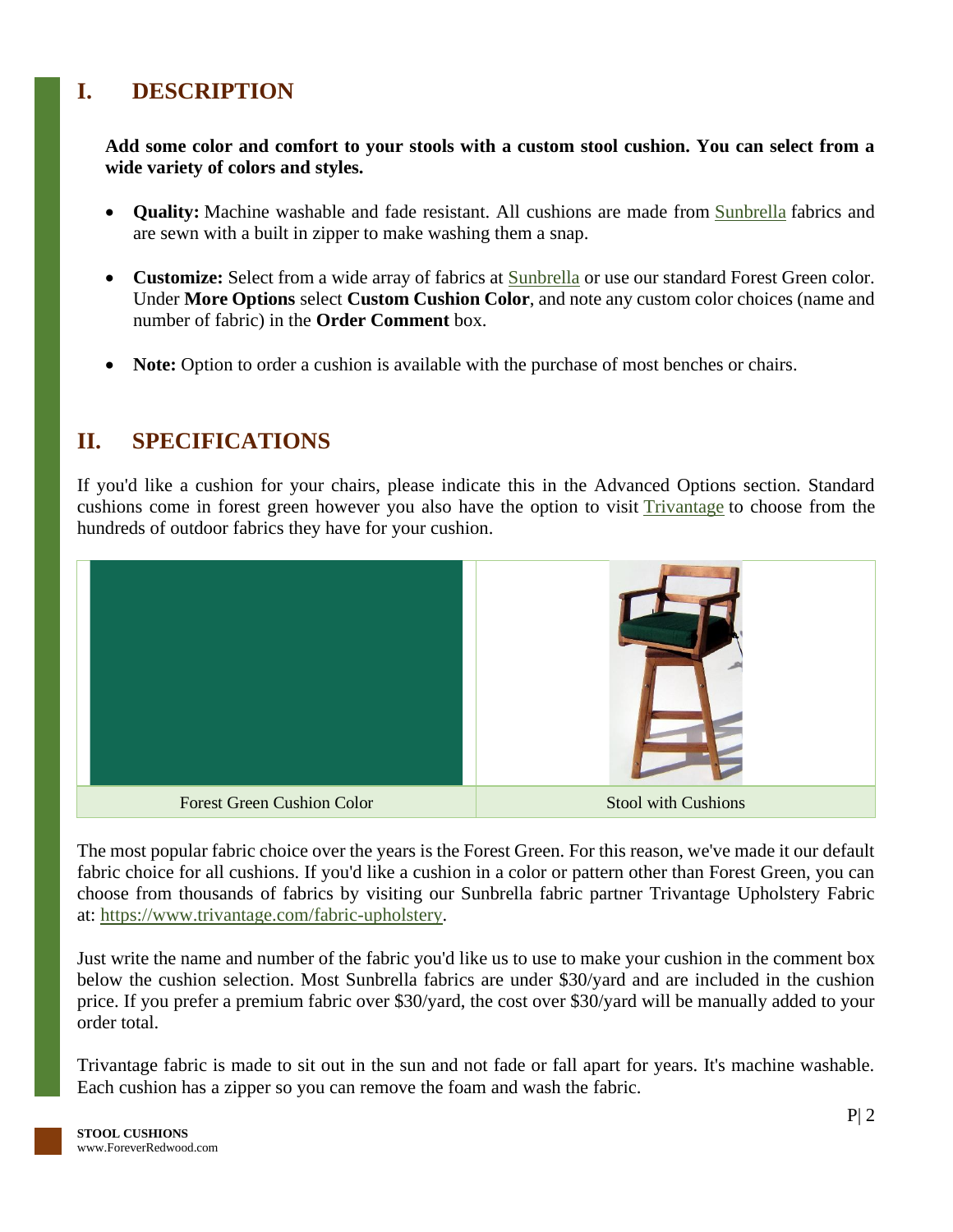## <span id="page-3-0"></span>**III. ASSEMBLY & CARE**

Assembly instructions are not necessary for this product.

## <span id="page-3-1"></span>**IV. MATERIALS**

The secret to outdoor longevity begins and ends with the wood. We use generous amounts of the most decay resistant wood available. We encourage our customers to compare photos of our items side by side with any competing product. Thickness counts. Furniture that is thin and light simply won't last in the year round weather.

To keep your furniture beautiful, we use only stainless steel hardware and the highest quality stains and sealants. We use only the Sickens brand of sealants.

Our primary customer has always been the homeowner that appreciates spending a bit more for quality that will last decades.

Our products are installed with organizations that appreciate longevity like the U.S. Forest Service, U.S. military installations, State and City parks, golf clubs and hotels.

We are favored by many landscape architects and contractors because they can count on exceptional quality and quick personal service to complete projects.

We build each item by hand. This insures your set is finely finished and carefully inspected. Old-fashioned hand building also allows us to adjust the size or design of any item to fit your needs.

Because we are a forestry company, we can offer 5 exceptional wood grades to choose from our carefully managed forests with warranties of up to 30 years against decay in any weather. Click for more about our 5 [wood grades.](https://www.foreverredwood.com/redwood-furniture/wood-grade/)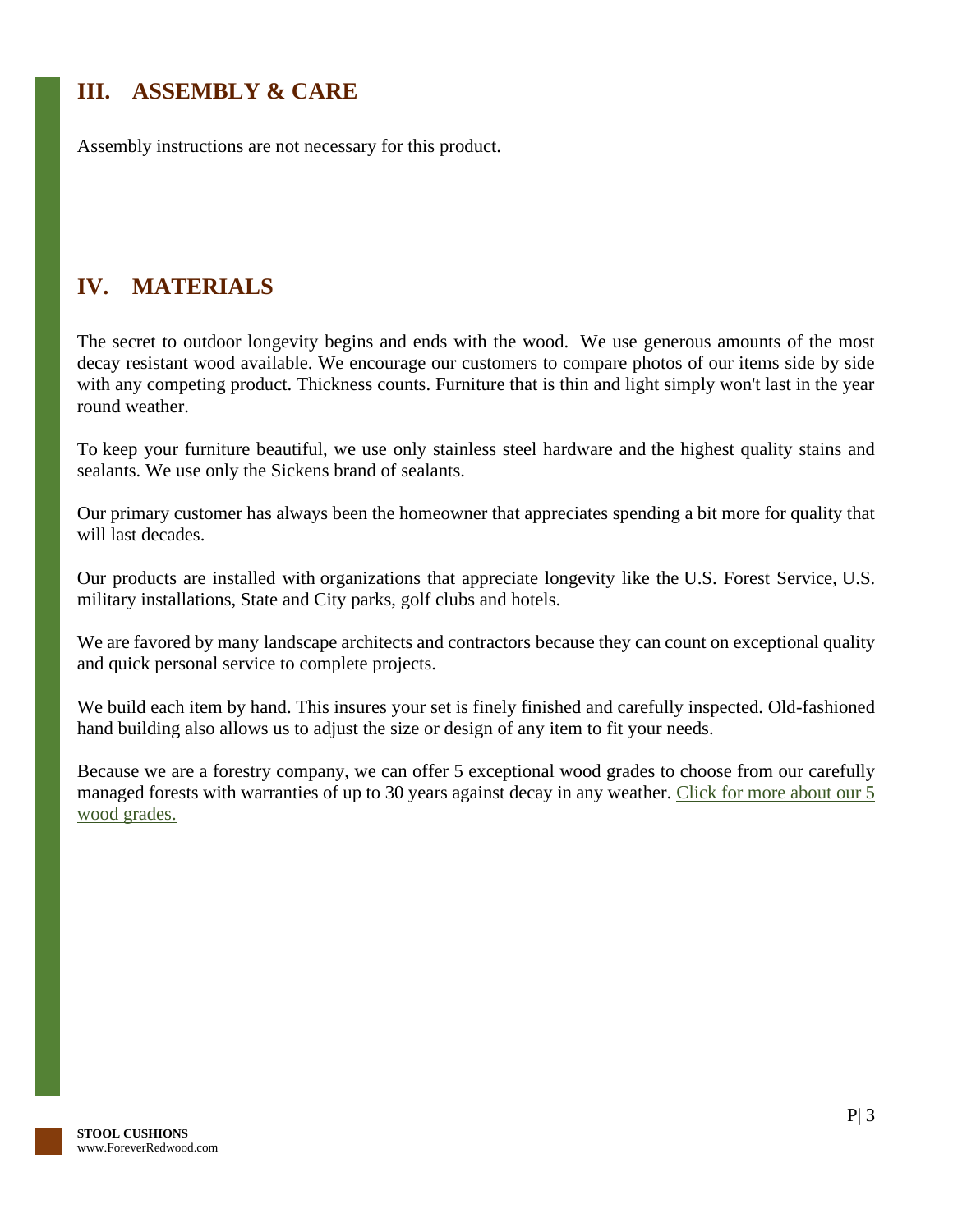## <span id="page-4-0"></span>**V. WARRANTY**

Wood decay is warrantied up to 30 years depending on the wood grade. No other outdoor furniture manufacturer has warranties like this. The key is the excellent quality of our wood and the extra-thick timber designs of all our pieces.

#### **Wood Grades and Decay Warranty:**

- Douglas-fir: 10 years
- Mosaic Eco-Wood: 10 years
- Redwood: 15 years
- Mature Redwood: 20 years
- Old-Growth Redwood: 30 years

Forever Redwood stands behind its products. We are committed to quickly resolving any issues that might occur. For more information please see our [Warranty](https://www.foreverredwood.com/redwood-furniture/warranty) page.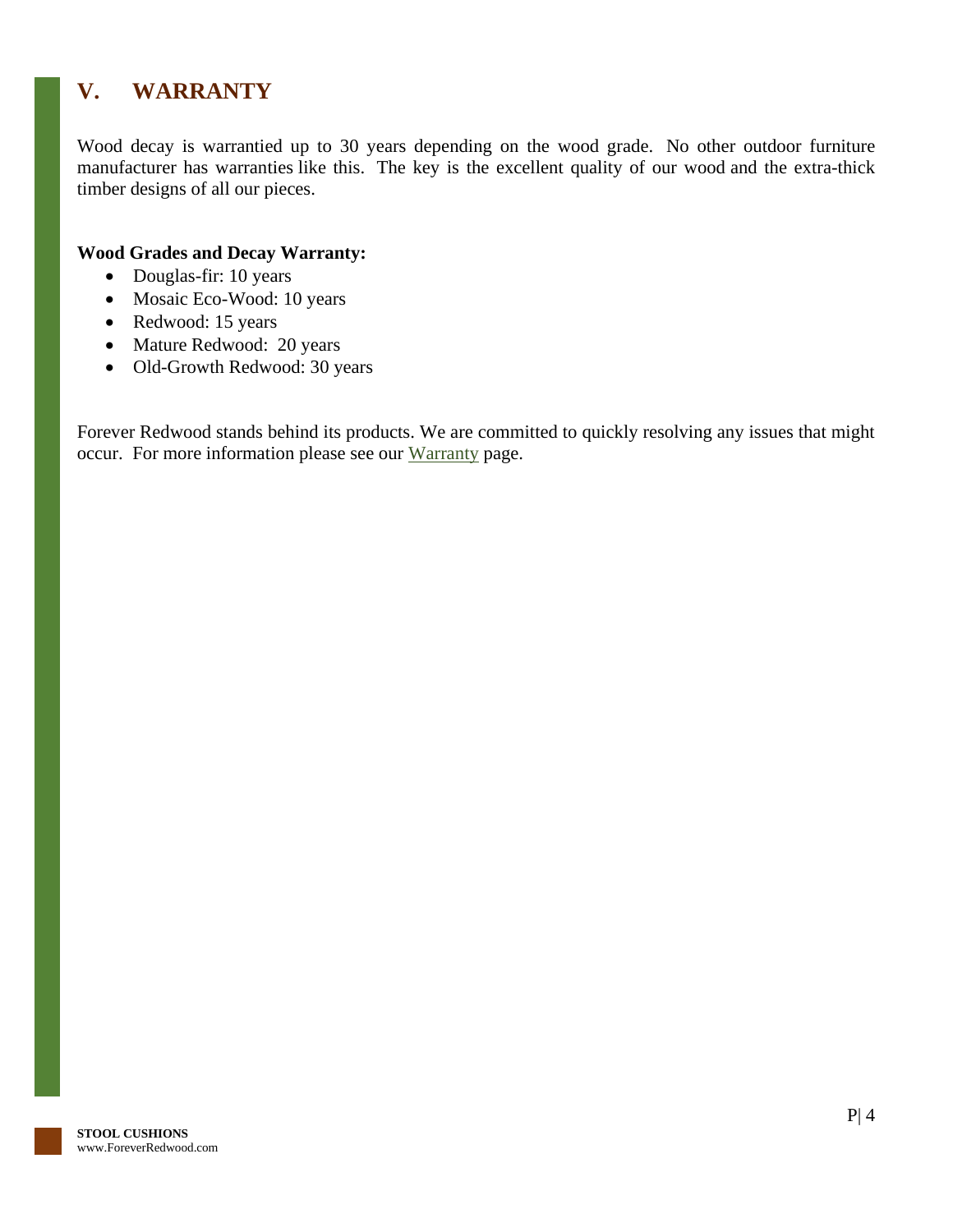## <span id="page-5-0"></span>**VI. SHIPPING**

#### **We offer 4 Shipping Options in the U.S.:**

- Rush Shipping (ships in 3 weeks).
- Priority Shipping (ships in 6 weeks).
- Standard Shipping (ships in 10 weeks).
- Free Shipping in the Continental U.S. (ships in 14 weeks).

#### **Notes for Orders requiring drawings or approvals:**

All Shade Structure orders (Pergolas, Pavilions, Gazebos and Arbors) require drawings to make sure all details are agreed upon prior to building and to give our customers the ability to customize their structures to meet their needs. We also sometimes make custom changes to Swings, Planters, Benches, Tables and other standard production items per customer requests. If your order has a custom detail or is a shade structure, you will receive your first drawings via email within 5 business days of receiving your completed order with a deposit.

We will go back and forth with you as needed to fine tune the design to your liking prior to building it. Once you sign off on your drawings, your timeline for shipping will begin. Please keep this in mind. If you need a Rush Order and also drawings, it is best you call in your order so that we can organize ourselves to both complete your drawings on an expedited basis and meet your shipping deadline.

**Yes, you can have free shipping plus save 3% off your order!** We carefully hand build each Forever Redwood item. When you choose a longer ship out date, you give us more time to build. This lowers our cost and we pass the savings to you. If you choose the Wait & Save Shipping option and prefer we ship out on a specific date (up to 6 months in advance), just enter the date in the Comment Box at Checkout. If no note is included, we'll ship in 3 months.

Orders ship from San Diego, CA. Add 3 to 6 business days transit time (depending on location). We ship to any country. Canada orders ship in 6 weeks. To see Canadian shipping costs, just add item to cart.

For orders outside the U.S. or Canada, just enter your country in the shipping information section at checkout or in the shopping cart to see your freight cost. We ship outside the U.S. or Canada in 6 weeks. For all international shipments, the shipping companies handle any customs paperwork and then contact you to arrange delivery.

**Assembly Service Available Nationwide:** All orders over \$3,000. in size can choose to have Forever Redwood assemble for you. Just choose White Glove Service in the Shopping Cart or at Checkout. For more information on White Glove, please go to: [WHITE GLOVE.](https://www.foreverredwood.com/white-glove/)